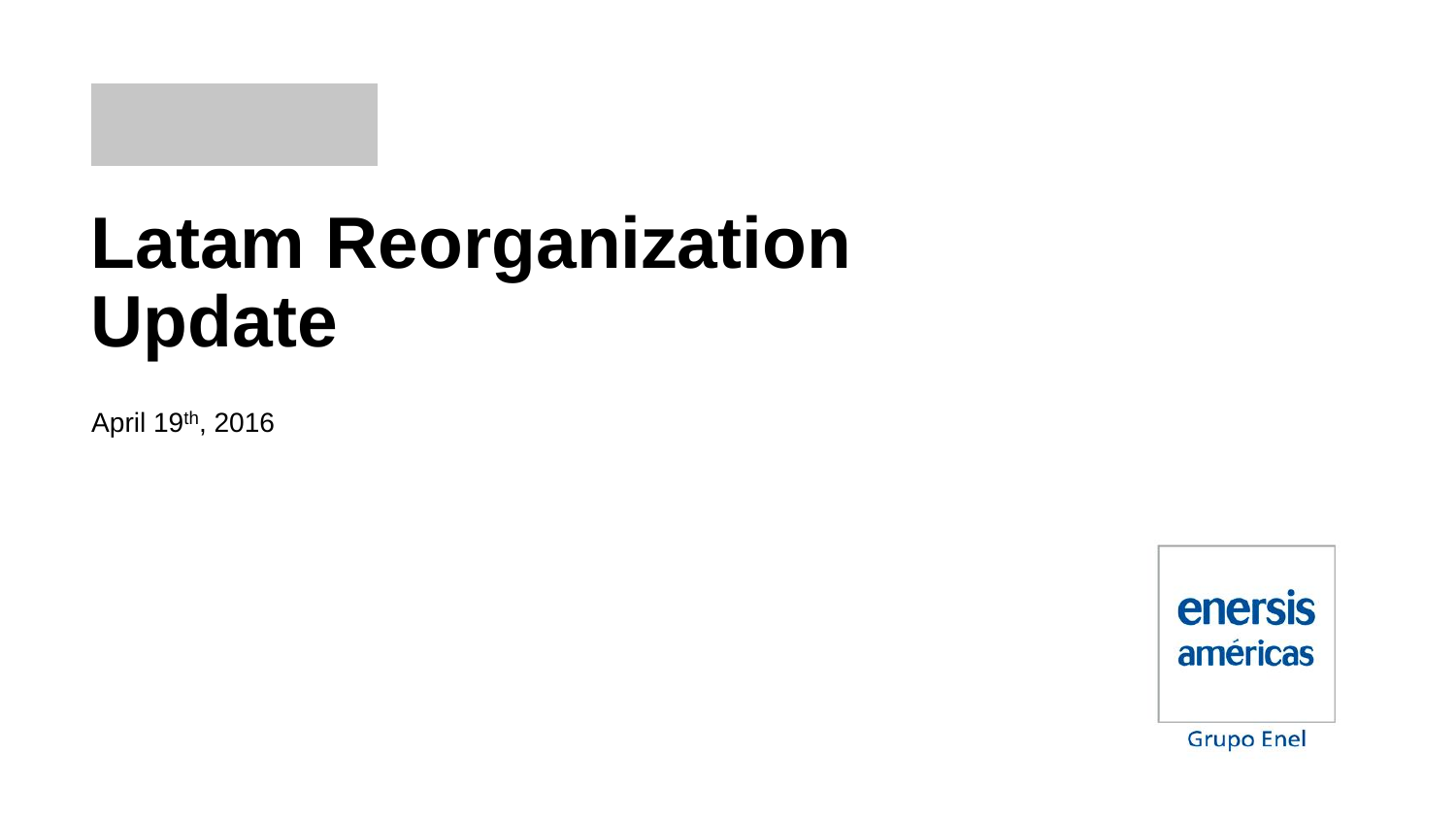Key Upcoming Events



**Grupo Enel** 

| <b>Completed</b> | Dec. 18th, 2015<br>$\sqrt{ }$             | EGMs <sup>1</sup> of Enersis, Endesa Chile and Chilectra approved spin-offs                           |
|------------------|-------------------------------------------|-------------------------------------------------------------------------------------------------------|
|                  | Mar. 1 <sup>st</sup> , 2016<br>$\sqrt{ }$ | Enersis, Endesa Chile and Chilectra spin-offs are legally effective                                   |
|                  | Mar. 30th, 2016<br>$\sqrt{ }$             | Listing authorization on the New York Stock Exchange ("NYSE")                                         |
|                  | Apr. 13th, 2016<br>$\sqrt{ }$             | SVS enrolls Enersis Chile, Endesa Americas and Chilectra Americas in the Securities Registry          |
| <b>Upcoming</b>  | Apr. 14th, 2016<br>$\sqrt{ }$             | Boards of Directors <sup>2</sup> approved share distributions                                         |
|                  | Apr. 21th, 2016                           | New shares begin trading in Santiago and NYSE; share distribution in Chilean Stock Exchanges          |
|                  | Apr. 26th, 2016                           | Share distribution in the NYSE                                                                        |
|                  | Apr. 27th, 2016                           | Enersis Americas and Enersis Chile ADRs begin regular way trading on the NYSE                         |
|                  |                                           | Apr. 27th and 28th, 2016 Annual Ordinary Meetings ("AOMs") of all the relevant companies <sup>3</sup> |
|                  | By 3Q 2016                                | Expected date for EGMs to vote for the merger                                                         |
|                  | <b>Concurrently</b><br>with EGMs          | Launch of Enersis Americas' tender offer over Endesa Americas                                         |

April 19<sup>th</sup>, 2016  $\frac{1}{4}$ 

1. Extraordinary General Meetings of Empresa Nacional de Electricidad S.A., Enersis S.A. and Chilectra S.A.

2. Boards of Directors ("BoDs") of Endesa Americas S.A. ("Endesa Americas"), Empresa Nacional de Electricidad S.A. ("EOC Chile"), Chilectra Americas S.A. ("Chilectra Americas"), Chilectra S.A. ("Chilectra Chile"), Enersis Americas S.A. ("Enersis Americas") and Enersis Chile S.A. ("Enersis Chile")

<sup>3.</sup> Endesa Americas, EOC Chile, Chilectra Americas and Chilectra Chile on April 27<sup>th</sup>, and Enersis Americas and Enersis Chile on April 28<sup>th</sup>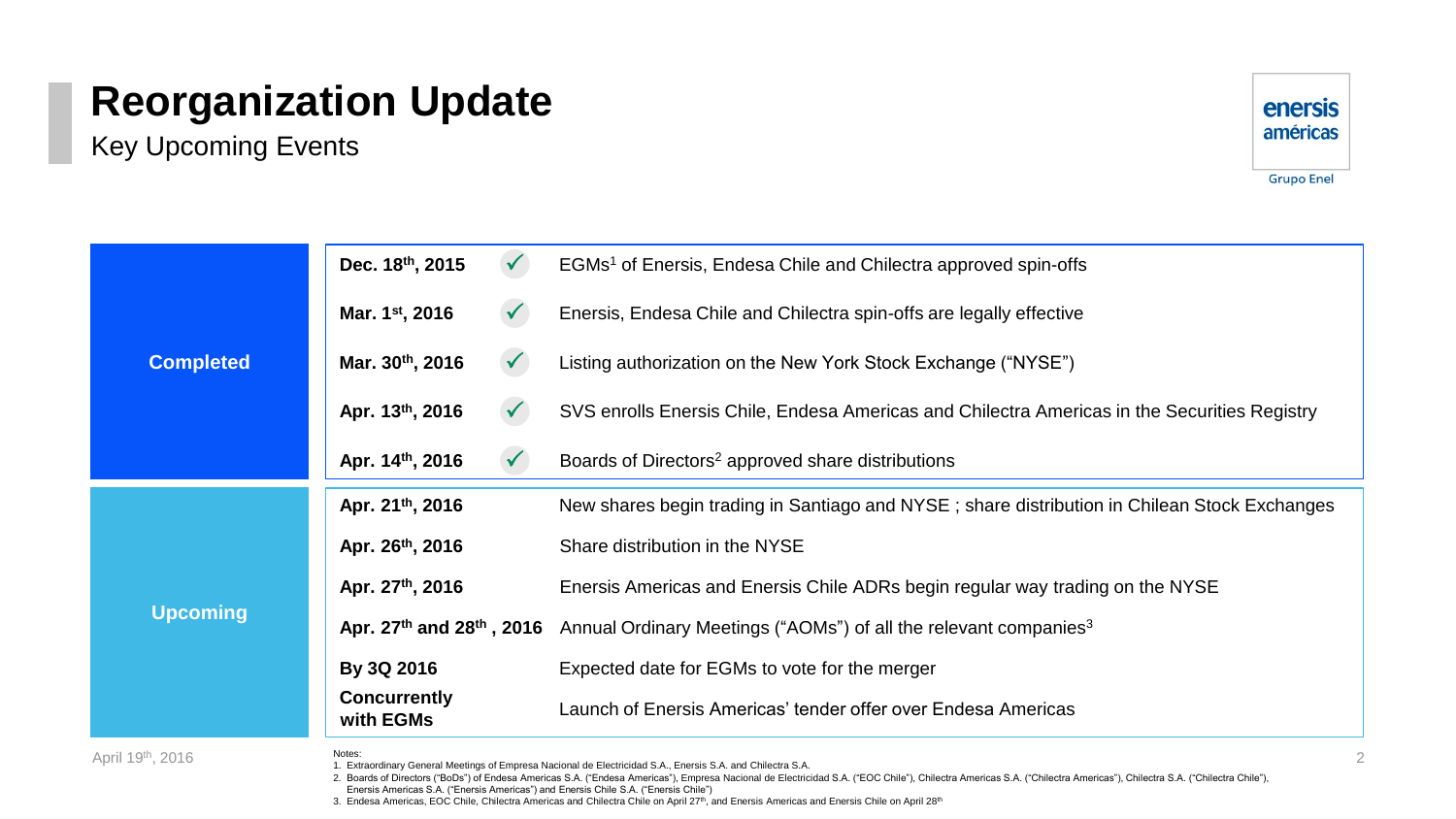Stock and Dividend Distributions



**Grupo Enel** 



5. Enersis Chile's ISIN will be CL0002266774; Endesa Americas' ISIN will be CL0002266758; Chilectra Americas' ISIN will be CL0002266766

7. CLP\$11.02239 dividend excludes provisional dividend paid in January 2016; total proposed dividend of CLP\$12.94455 reflects 50% of FY2015 Net Income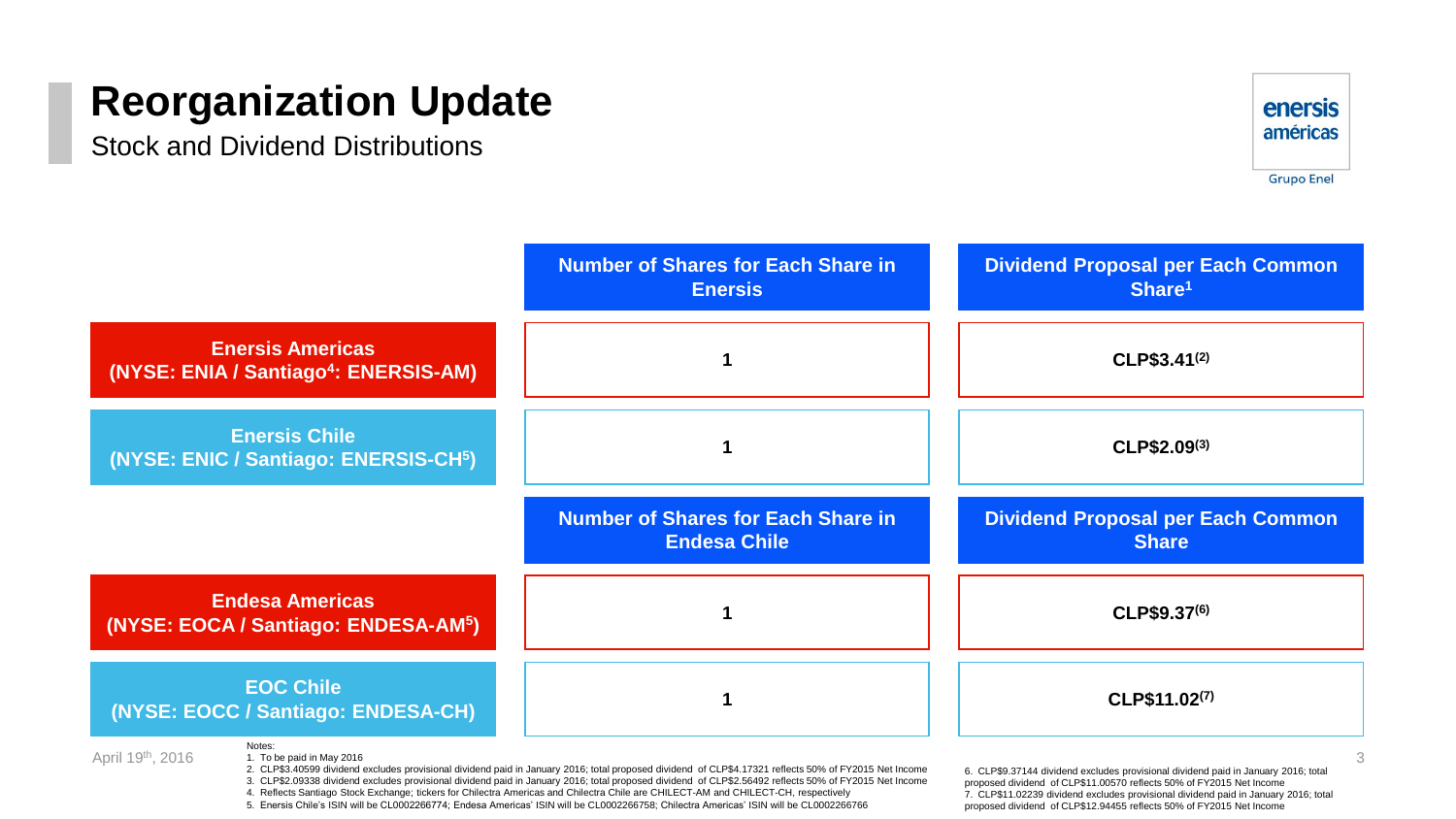Relative Valuations as Reference for Initial Stock Prices





#### **All "continuing" and "new" shares will be included in the MSCI, IPSA and other Chilean indices<sup>4</sup>**

April 19<sup>th</sup>, 2016

Notes: 1. As of April 18th, 2016

2. Based on the simple average of equity valuations from IM Trust (multiples) and Tyndall (multiples and DCF approaches) independent reports released on November 5th, 2015

- 3. Based on pro forma financial statements as of September 30<sup>th</sup>, 2015, Enersis Americas' equity represents 61.60% of the total equity of Enersis and Endesa Americas' equity represents 58.49% of the total equity of Endesa
- 4. IGPA, INTER-10, IGPA Large and Utilities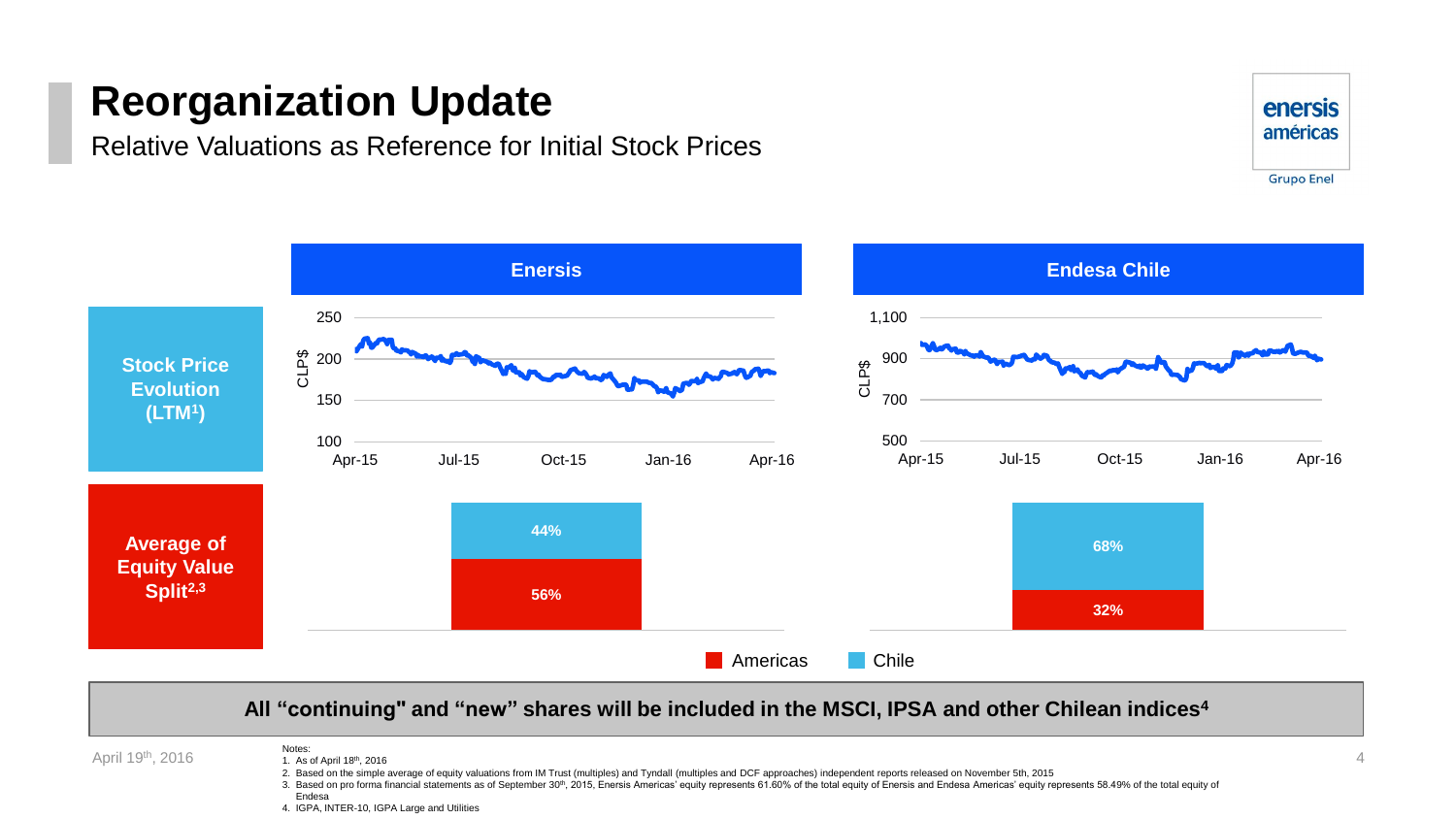Courts of Appeals Ruling



**Court of Appeals ruling agreed that the assets split was not a related-party transaction, but stated that the merger of LatAm assets should be considered a related-party transaction**

**Financial regulator SVS accepted the ruling and there will not be an appeal to the Supreme Court, therefore Enersis Américas does not expect delays in the process** 

**As a result of the ruling: (1) BoDs should engage independent financial evaluators and appraisers; (2) directors' committees can engage independent financial evaluators (new or previous ones); (3) every director must send a formal note stating whether the merger benefits shareholders; (4) Directors Committees must release a formal note on the Merger; and (5) shareholders at an EGM must vote for the merger (>two-thirds majority)**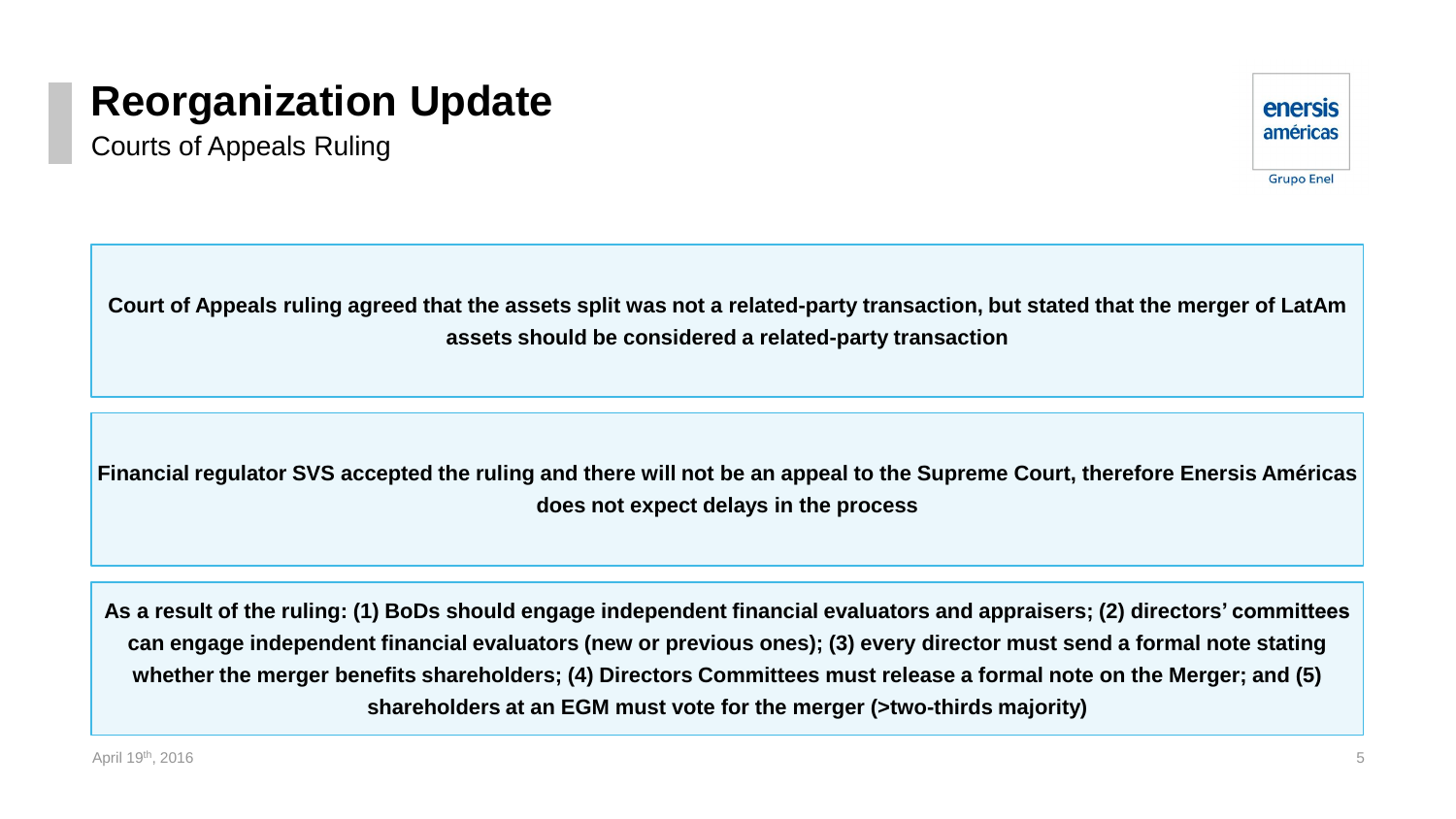Updated Timeline





of Enersis Americas, but only to the extent that such withdrawal right level will not lead any shareholder to exceed the maximum ownership of 65% of Enersis Americas after the merger is formalized

5. End of Tender Offer expected ~35 days after the EGMs